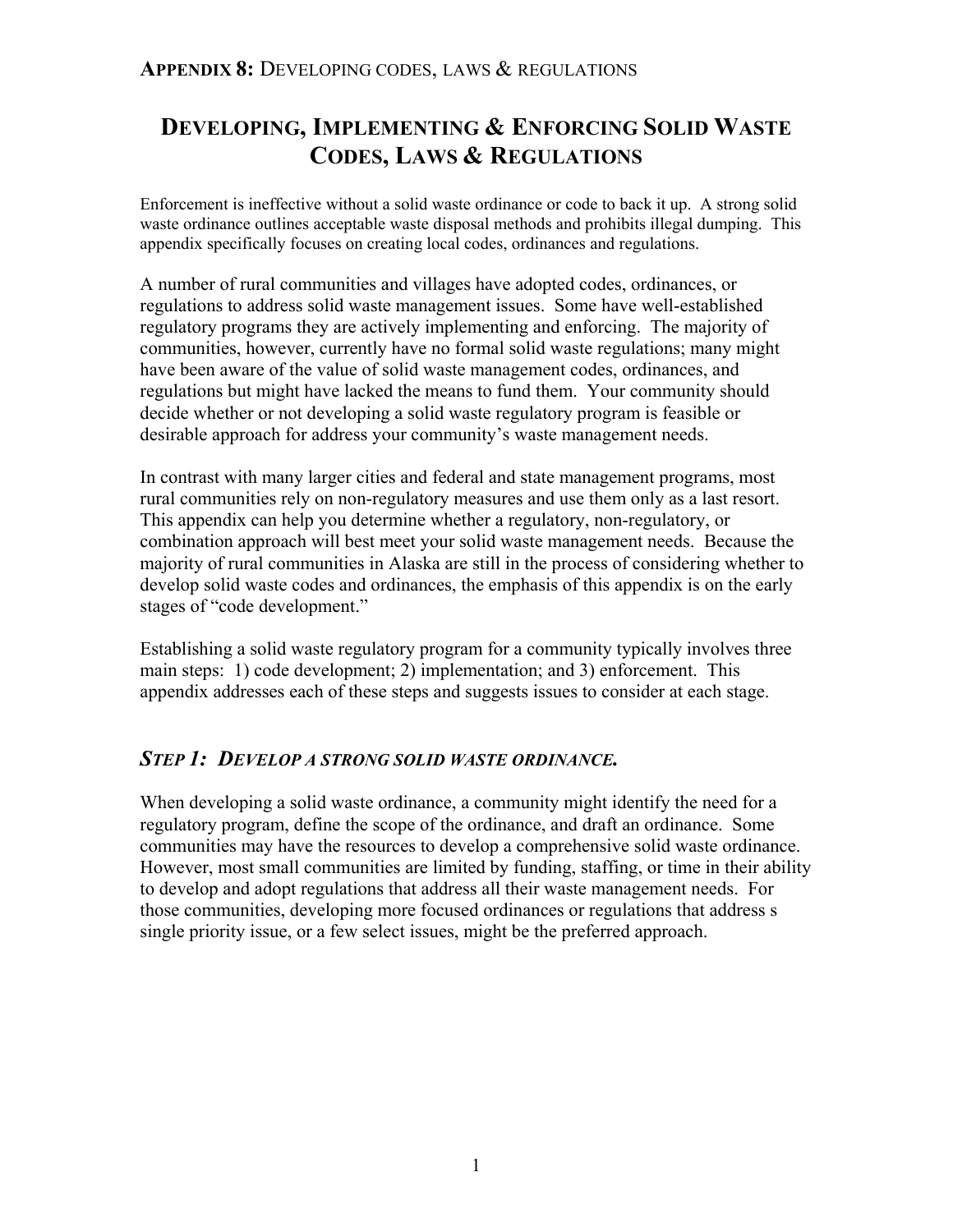# **WHY WOULD YOUR COMMUNITY WANT A SOLID WASTE MANAGEMENT ORDINANCE?**

 There are a number of questions your community can discuss and review when it is determining whether to develop a solid waste management ordinance. Some of the questions you might consider include:

- $\Diamond$  When are voluntary waste management standards sufficient, and in what situation are formal regulations necessary?
- $\Diamond$  Are there some waste management issues for which your community

will need an ordinance (i.e., managing open dumps)?

 $\Diamond$  What are the reasons your community wants a solid waste management ordinance (e.g., to promote community waste management goals, to protect public health and the environment, and to protect subsistence resources)?

The number, complexity, and importance of solid waste management issues can differ significantly among communities. As a result, the approach used in developing a local solid waste regulatory program can vary from community to community.

# ¾ **Identify and Prioritize Waste Management Issues**

The first step in determining the type of regulatory approach that best meets your community's needs is identifying and prioritizing your community's waste management issues. Your community, staff, and local government all can help identify and prioritize key issues. Local officials and residents in other communities that share common waste management concerns also might be consulted. Although specific issues and priorities are likely to differ among communities, you will share a number of waste management concerns including:

- Open dumping
- Cleanup and closure of open dumps
- Open burning
- Abandoned vehicles, tires, and vehicle-related wastes
- Abandoned large appliances and furniture
- **Landfill siting, construction, and operation and maintenance**

After you have identified and prioritized the important waste management issues for your community, you will need to decide whether you want to address any or all of these issues through ordinances or regulations. Involving community members at this stage is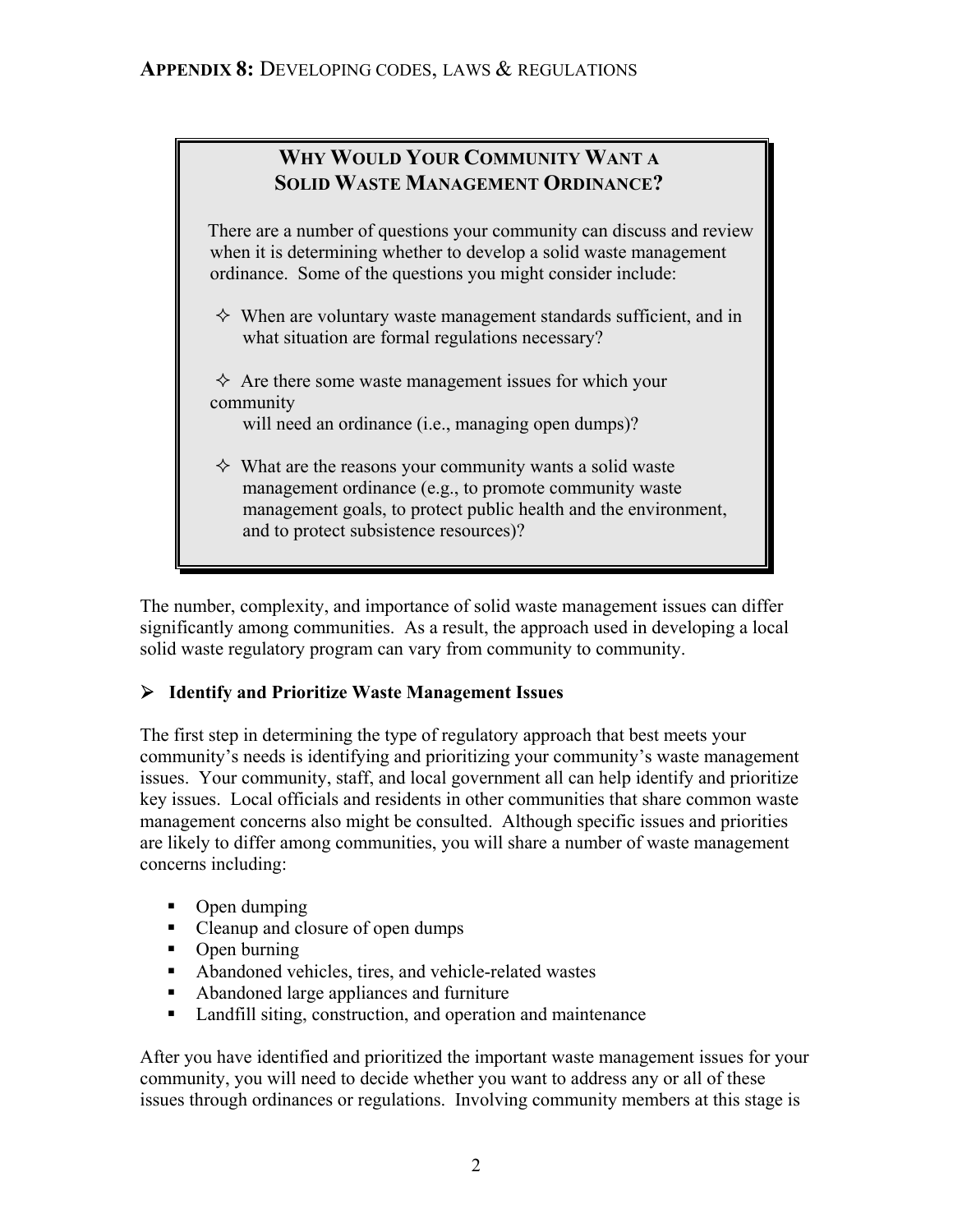critical to ensuring that the issues identified as needing some form of regulation are truly the issues most important to your community.

Public involvement at this step also will help you understand how a regulatory program will potentially affect and benefit community members. Community members are much more likely to respect and follow local ordinances if your community has through an open process for developing and adopting a solid waste ordinance for your community. Community members' involvement at this stage also will help local officials draft an ordinance that is consistent with and promote community values and traditions.

# ¾ **Ensure Consistency and Coordination with State and Federal Regulatory Programs.**

City and tribal governments, as well as the State of Alaska and federal government, are responsible for regulating the environment and protecting the health, welfare, and resources of a community's residents and citizens. In most rural communities, your city or tribal council will have the authority to develop a solid waste ordinance for your community. If your community chooses not to draft and implement a local solid waste ordinance, then your community will be expected to follow state and federal laws and regulations that control the disposal and management of solid and hazardous wastes.

In carrying out their local authority and responsibilities some rural communities and villages have developed, or may be considering, waste management ordinances as a part of their local solid waste management program. Once your community identifies and prioritizes your local waste management issues, you can identify what state and federal regulatory programs are already in effect to address your community's waste management concerns and how developing local regulations or ordinances can build upon those existing programs. Local and tribal solid waste regulations can be particularly helpful if they are written in a manner that is consistent and coordinates with state and federal regulations.

The primary federal solid waste law is the Resource Conservation and Recovery Act (RCRA). Congress enacted it in 1976. The Act's main goals are to protect human health and the environment from the potential hazards of waste disposal, conserve energy and natural resources, reduce the amount of waste generated, and ensure that wastes are managed in an environmentally sound manner. This law applies to both state and local governments and provides the foundation for most solid waste laws and regulations.

Waste management practices that directly or indirectly impact groundwater, surface water, and air resources in rural communities also can be subject to state and federal regulatory requirements. Certain federal regulatory programs, including the Clean Water Act, the Safe Drinking Water Act, and the Comprehensive Environmental Response, Compensation and Liability Act (CERCLA or "Superfund") also may be applicable to tribes and local governments. Refer to the Appendix for details on these regulations and other state laws and regulations applicable to waste management. In most cases, state law follows federal law. For those communities with a recognized tribe or tribal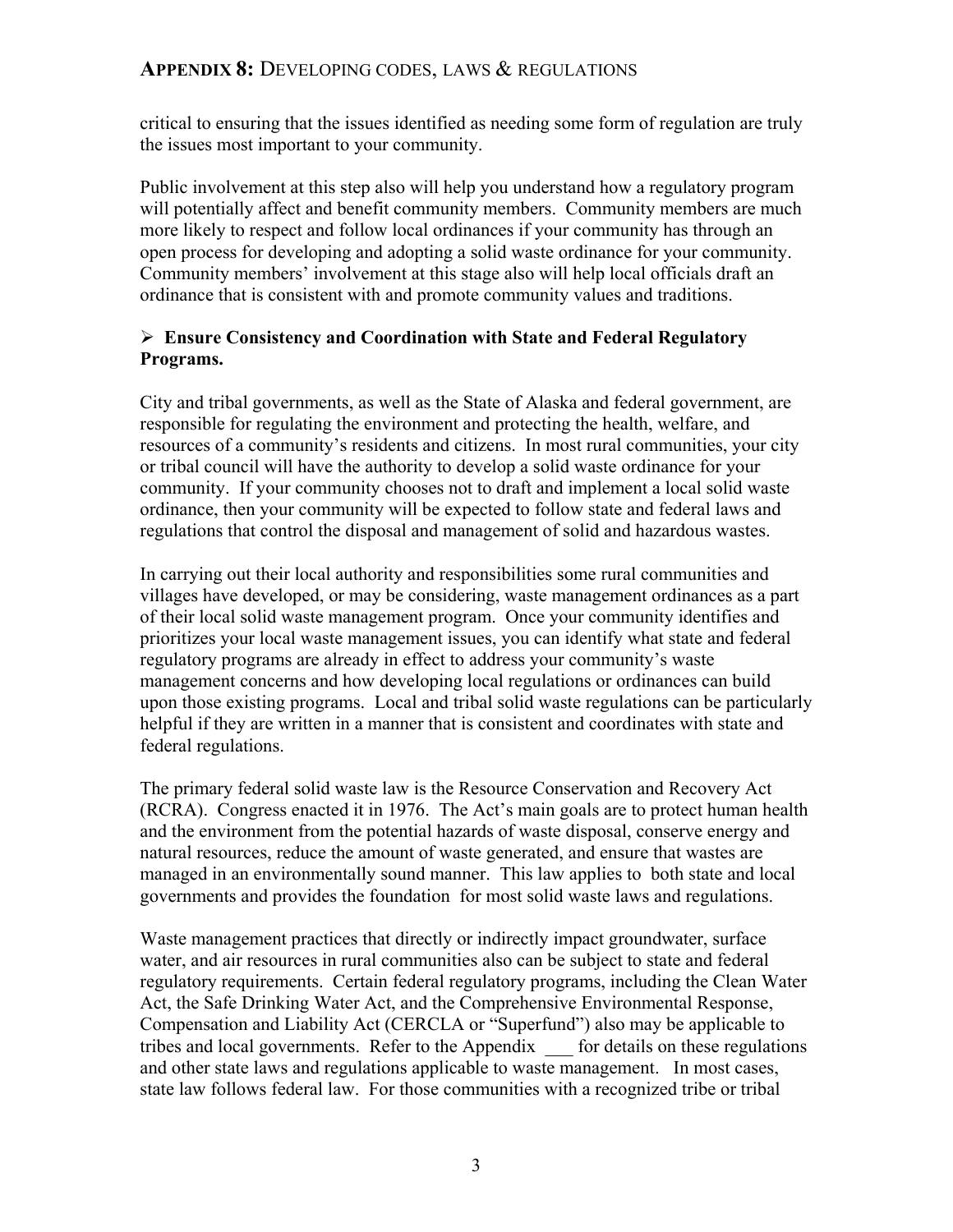government, there may be opportunities for the tribe or tribal council to receive financial assistance, technical assistance, or cooperative enforcement from EPA and other agencies that can help in your efforts to address impacts from waste management. For more information on assistance to tribes and tribal governments, contact an EPA Tribal Liaison at EPA's offices in Anchorage or the EPA Region 10 office in Seattle.

### ¾ **Draft a Local Code or Ordinance.**

Although local regulations can differ significantly in their scope and complexity, they generally include the following elements:

### *Purpose and Scope*

The purpose and scope of a code or ordinance typically discusses why your community is developing the regulations, who is subject to the regulations, where the regulations apply, and what activities are covered by the regulations.

### *Definitions*

This section of the code or ordinance will define terms that are important in understanding, implementing, and enforcing the regulations.

### *Program Requirements, Procedures, or Standards*

Program requirements, procedures, and standards typically describe how the community will carry out regulations and might include waste management procedures, permitting and operating requirements, and activities or actions that are prohibited.

#### *Enforcement*

The enforcement section typically includes a schedule of fees or penalties for violating the requirements contained in the regulations and might include other enforcement mechanisms and authorities.

#### *Administration*

This element typically identifies the responsibilities and procedures for implementing, revising, and/or updating the regulations.

The following is an example of a "statement of purpose" that can be used in a solid waste code.

- *(1) Provide environmental and health standards for the collection and disposal of solid waste;*
- *(2) Prohibit future open dumping and littering of waste in the community and eliminate unhealthy, unsightly, and indiscriminate disposal or placement of solid waste; and*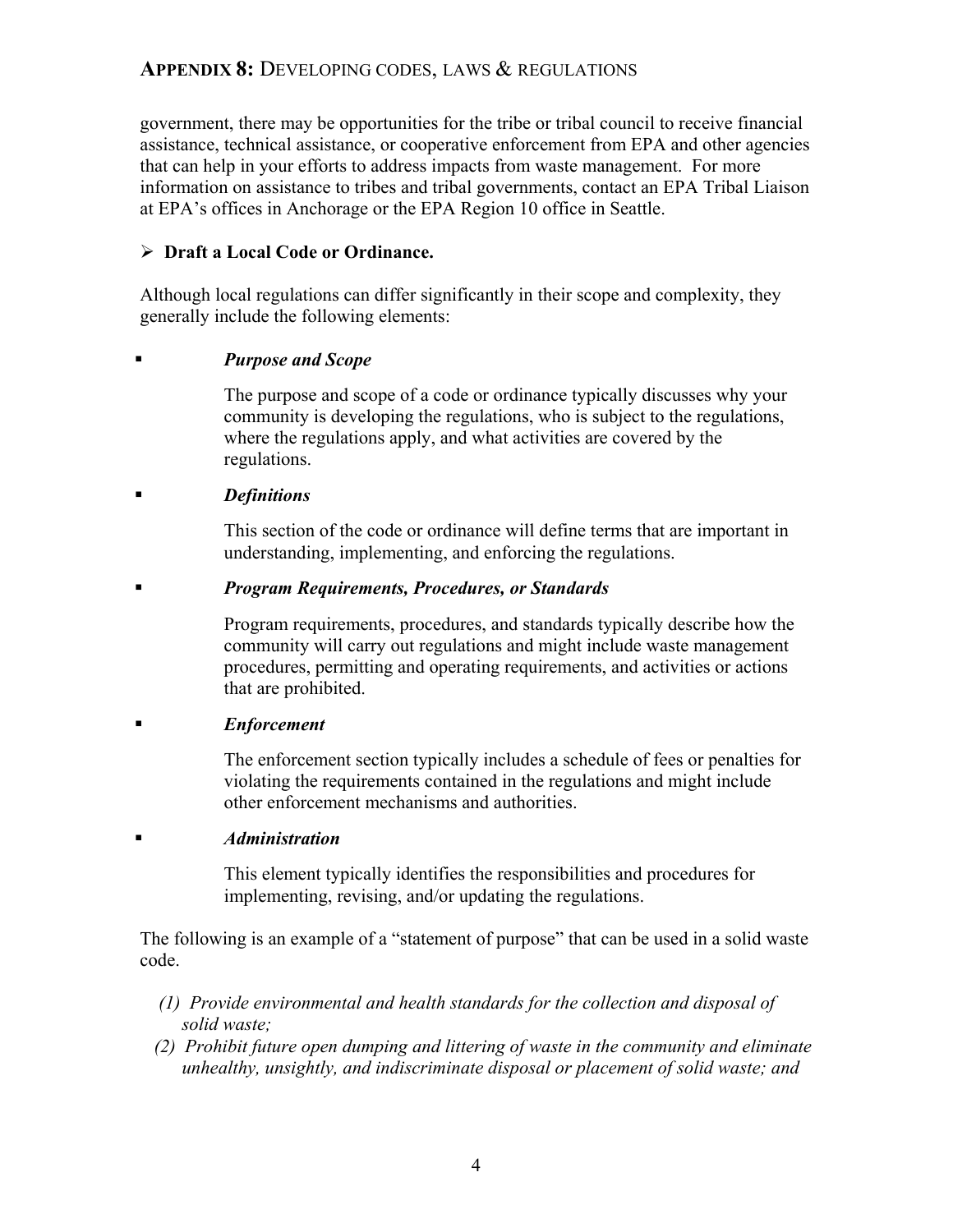*(3) Inform and education persons living in the community on the need to participate fully in efforts to manage solid waste generation, transportation, and disposal in the community.* 

At the end of this Appendix an ordinance drafted and adopted by the City of Mountain Village has been included for a reference and as an example of what an ordinance regulating solid waste management in a rural community would contain and how it would be structured.

# *STEP 2: IMPLEMENT YOUR SOLID WASTE MANAGEMENT CODE***.**

Once your community drafts and adopts codes or an ordinance, your next step is to implement them. To effectively implement a regulatory program, community members will need to understand the specific requirements of the regulations, as well as why it is important to follow the regulations. Community members should understand the benefits of compliance and the consequences of non-compliance.

The two areas of regulatory program implementation discussed in this appendix are:

- Supporting and sustaining the regulatory program.
- Coordinating the regulatory program with other, non-regulatory waste management activities and efforts.

# ¾ **Support and Sustain Your Community-Based Regulatory Program**

Developing, implementing, and sustaining a successful regulatory program requires not only financial and technical resources, but also might require approval from community or tribal members. Coordination with state regulations is very important as well.

## *Financial Support*

Determining how to adequately fund a long-term regulatory program can be a major challenge for local and tribal governments. Your community will need to determine if it will fund its regulatory program through internal funding sources, such as by charging user fees at solid waste facilities or by assessing penalties for violating local solid waste regulations. Additionally, outside funding sources might support and sustain the costs of developing your solid waste management program. Your community might use some combination of funding sources to set up a regulatory program that meets its needs and goals over the long term.

Unfortunately, lack of adequate funding often is the primary limiting factor in a community's ability to develop and implement regulatory, as well as nonregulatory, waste management programs. Your community can consider the anticipated cost of developing and implementing regulations, and its ability to support those costs, when determining the best regulatory approach. Your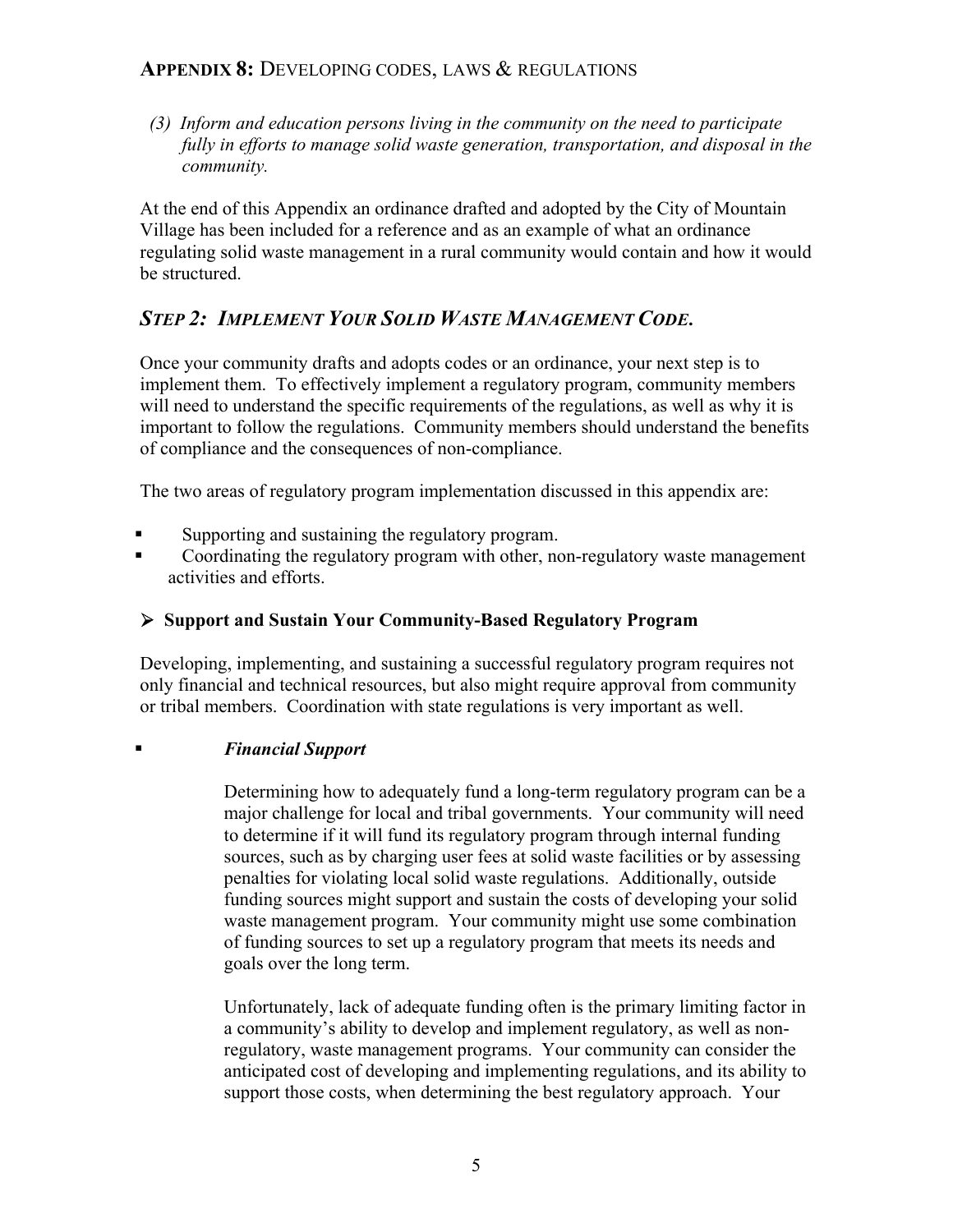community will also need to consider the costs associated with building or using a landfill, transfer station or other disposal facility.

#### *Technical Support*

In addition to financial support, technical support, including access to regulatory, technological and economic guidance, will help your community develop, implement, and sustain its regulatory program. Technical resources are available via the Internet or on CD-ROM from the EPA website or agency offices, as well as through access to technical assistance and expertise, reports, and reference guides. Technical support may be available through interaction with federal and state agency staff, or networking with other community and tribal staff or Native organizations, consultants, or other waste management businesses and organizations.

Any community that wants to start up an integrated waste management program should consider three important elements of success:

- 1. Recognizing its solid waste problems;
- 2. Obtaining public support: and
- 3. Being open to technical assistance from outside sources.

Common partnerships include working with local, state and federal agencies, along with a non-profit organization and a local group to establish a solid waste management program and regulations.

#### *Public Support*

The ability to successfully develop and implement waste management regulations depends on the willing compliance of community members. Even a well-funded community-based regulatory program might not be successful if it does not receive support and approval from community members. For this reason, you might consider involving community members in all of the development and implementation phases of your regulatory program. Regulations are more likely to have community support when their development process is open and inclusive. Furthermore, acceptance may be more forthcoming when it is clear that their purpose is to promote community goals and values and to protect the health and resources of your community.

#### *Intergovernmental Support*

Waste management issues sometimes are regional, so successfully implementing a new community regulation might require coordinating local regulatory programs with other local, borough, or state regulatory programs.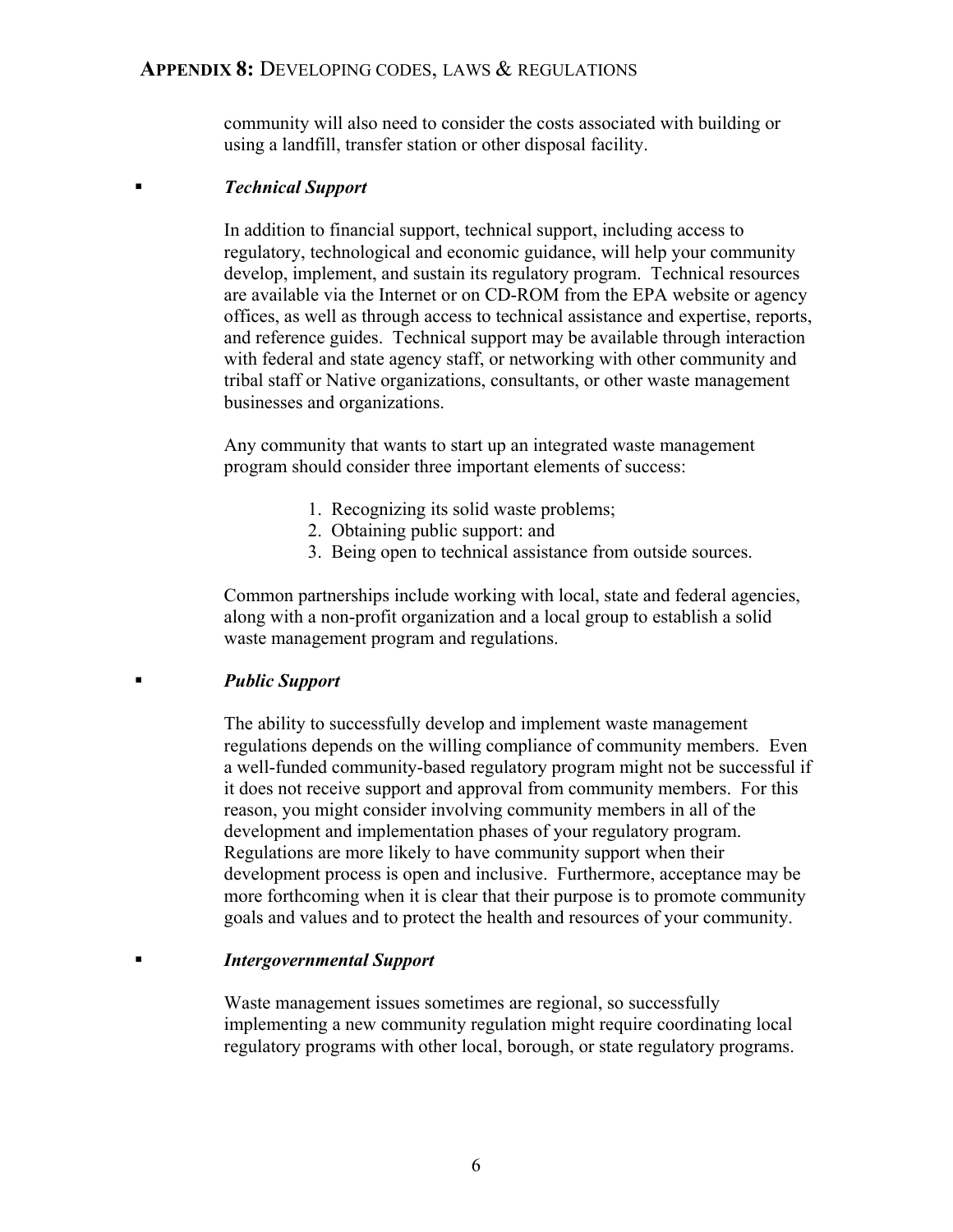## ¾ **Coordinate Your Regulatory Program with Other Non-Regulatory Programs.**

Successful waste management efforts can include both regulatory and non-regulatory programs. Non-regulatory programs are based on the idea that if community members understand how to manage their waste and the health and environmental impacts of proper disposal and if affordable options are widely available, then they will manage their solid waste in a manner that protects community health and resources.

Focused regulatory measures are important tools that can help communities when nonregulatory measures alone are not effective. To be most effective and efficient, you community can coordinate regulatory measures with non-regulatory actions or practices to the maximum extent possible. Codes and ordinances might focus on identifying actions or practices that your community wants to strictly regulate or prohibit, such as open dumping, open burning, or disposal of hazardous wastes. Non-regulatory programs can provide means, incentives, and options for meeting those requirements.

When developing codes and ordinances, consider how regulatory and non-regulatory programs can complement each other. The following examples, illustrate how communities can set up complementary regulatory and non-regulatory programs.

#### *Recycling*

Communities can coordinate waste management regulations with a recycling program by requiring certain waste disposal practices, such as: separating recyclables from waste to facilitate recycling efforts; prohibiting disposal of certain recyclable materials; requiring businesses and large waste generators to prepare recycling plans, encouraging recycling through regulatory initiatives such as "buy recycled" programs; or setting community goals to reach a certain recycling rate.

## *Composting*

Communities can coordinate waste management regulations with various voluntary composting options. Communities can set prohibitions or limitations on the disposal of certain waste materials, such as animal wastes, that community members can compost in available facilities.

#### *Source Reduction*

Communities can coordinate waste management regulations with solid waste source reduction efforts that are common to many existing community waste management programs. Public information can support source reduction efforts. These might focus on city and school procurement and purchasing requirements, promoting the use of recycled paper or double-sided copying, or goals for reducing generation of solid waste by a particular year.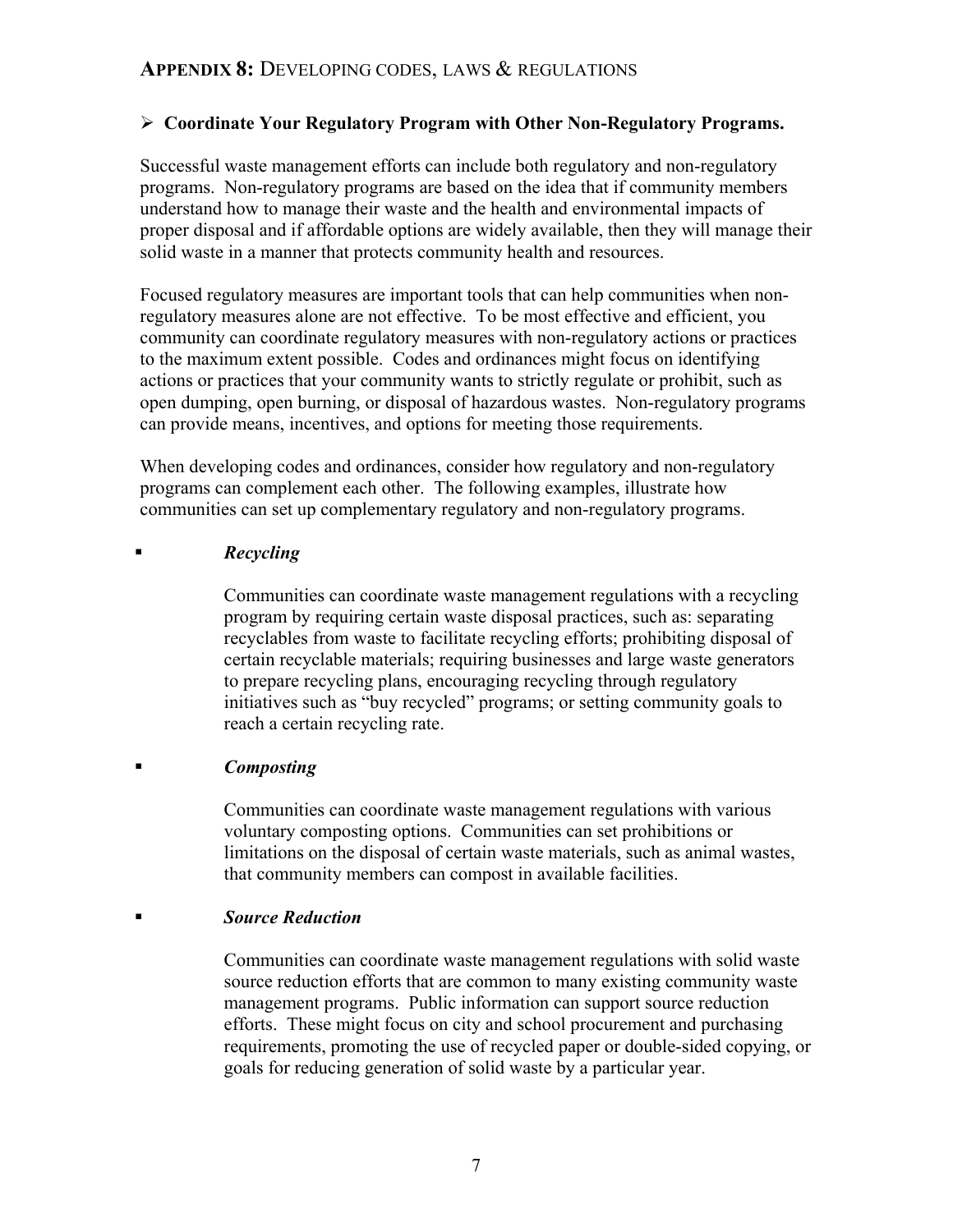### *Household Hazardous Waste Collection*

Communities can coordinate regulations with non-regulatory efforts to remove household hazardous waste, including paint, batteries, used oil, and cleaning products, from the waste stream.

Your community may want to hold a household hazardous waste collection event designed to attract as many residents as possible, to make them aware of the new regulations, provide advice on safe household hazardous waste characterization and handing procedures, identify non-hazardous substitutes for common hazardous household products, and remove as much existing household hazardous waste as possible from your community's waste stream.

The implementation provisions of many existing local solid waste regulations include prohibitions on certain activities, such as open dumping or open burning of solid waste. They also might include planning requirements, performance standards, design criteria, identification of acceptable waste management practices, and numerous other provisions for implementing regulatory programs. Though implementation provisions can vary significantly depending on the scope, complexity, and number of issues addressed, prohibitions are among the most common methods for implementing community regulations.

The following are examples of prohibitions that can be included in a community-based waste management code.

- *"Prohibition on Open Dumping In order to protect the limited land, air, and water resources of the community from irremediable hazardous pollution and to protect the health, safety, and welfare of all residents of the community and surrounding communities, disposal of solid waste in any open dump is expressly prohibited within the exterior boundaries of the community."*
- *"No person shall generate, store, transfer, transport, treat, discharge, release or dispose of a hazardous waste through the conduct of any business in the community, except as permitted under this ordinance."*
- *"No person shall dump on any village corporation lands the following, which includes, but is not limited to, any rubbish, refuse, cans, bottles, paper, used tires, non-running vehicles, including cars, truck, four-wheelers, and snow machines, used batteries, motor vehicle oils or fluids, sewage, garbage or other toxic and hazardous wastes."*